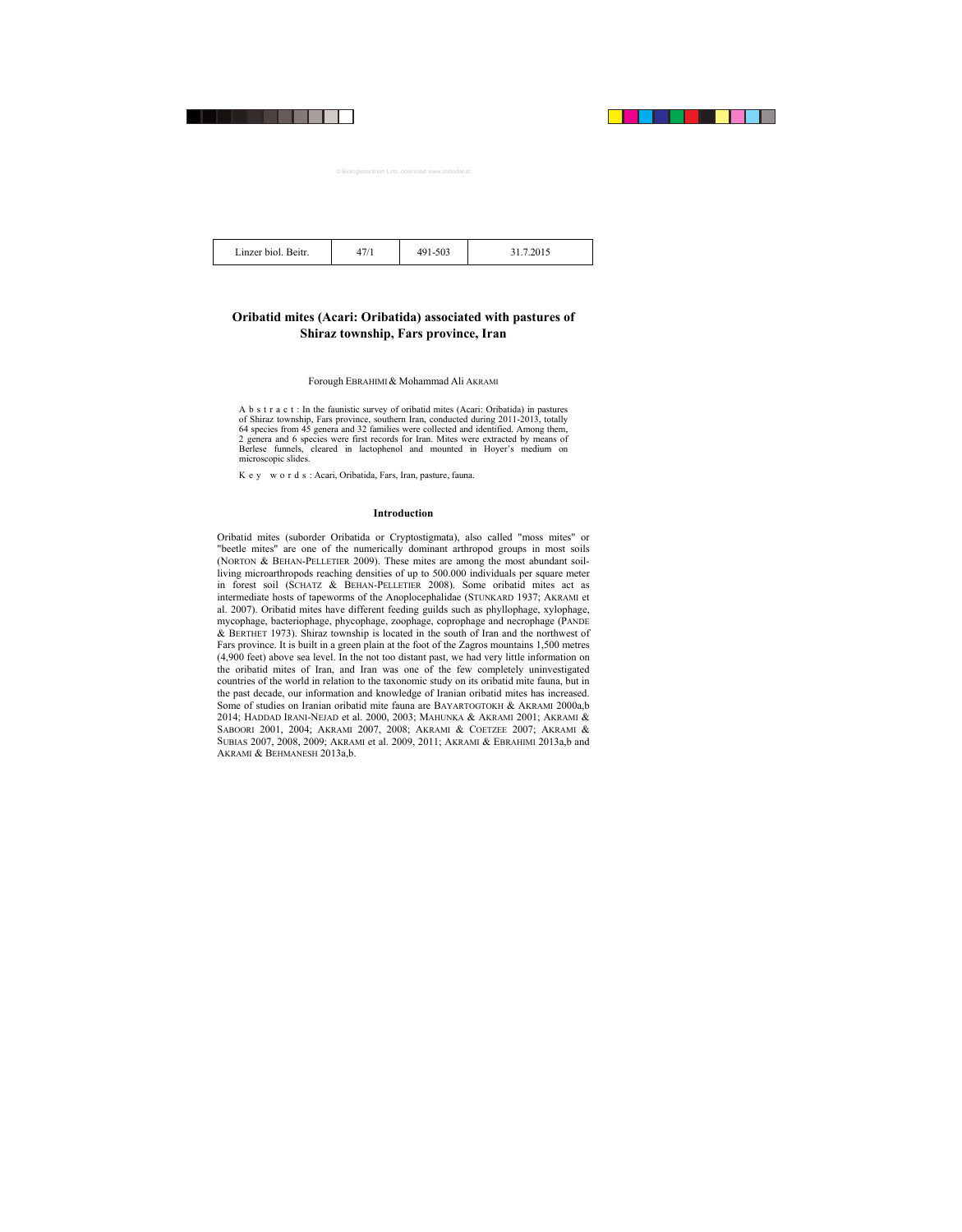## **Materials and methods**

During 2011-2013, in the course of a faunistic survey of oribatid mites in pastures of Shiraz township, Fars province, Iran, soil samples were taken from different locations and were transferred to the Acarological laboratory of Shiraz University. The mites were extracted by Berlese funnel. Oribatid mites were removed, cleared in lactophenol and mounted in Hoyer's medium on glass microscopic slides for identification. The slides were placed in an oven at 45°C for 10 days and then the specimens were examined using a light microscope (Zeiss Standard 20). All specimens deposited in the Acarological Collection of the Department of Plant Protection, College of Agriculture, Shiraz University, Iran.

## **Results**

During this study, 64 species belonging to 45 genera and 32 families of oribatid mites from pastures of Shiraz township were collected and identified, of which 2 genera and 6 species are reported for the first time from Iran (marked by one asterisk), two species have described for the first time (marked by two asterisks) and 11 species are reported for the first time from Fars province (marked by three asterisks).

## **Hypochthoniidae BERLESE, 1910**

#### *Hypochthonius luteus* **OUDEMANS, 1917**

M a t e r i a l e x a m i n e d : Fars, Bajgah, 10.IV.2011, (N: 29°32'; E: 52°35'; 1810 m), soil under safflower (*Carthamus* sp.), leg. F. EBRAHIMI.

D i s t r i b u t i o n : Holarctic region, northeast of Oriental region, New Zealand (SUBIAS 2014) and Iran (BAYARTOGTOKH & AKRAMI 2000a).

#### **Cosmochthoniidae GRANDJEAN, 1947**

## *Cosmochthonius* **(***C***.)** *ponticus***\*\*\* GORDEEVA, 1980**

M a t e r i a l e x a m i n e d : Fars, Kaftarak, 14. VIII. 2011, (N: 29<sup>°</sup>33'; E: 52<sup>°</sup>42'; 1427 m), soil and litter under knotweed plants (*Polygonum.* sp.), leg. F. EBRAHIMI.

D i s t r i b u t i o n : Mediterranean oriental (SUBIAS 2014) and Iran (AKRAMI  $\&$ SABOORI 2012).

## *Cosmochthonius* **(***C***.)** *reticulatus***\* GRANDJEAN, 1947**

M a t e r i a l e x a m i n e d : Fars, Dasht Arian, 16.I.2012, (N:  $29^{\circ}34'$ : E:  $52^{\circ}57'$ : 2042 m), forest, soil under oak trees (*Quercus* sp.), leg. F. EBRAHIMI.

D i s t r i b u t i o n : Mediterranean and Brazil (SUBIAS 2014).

N o t e s : This is the first record of this species for Iran.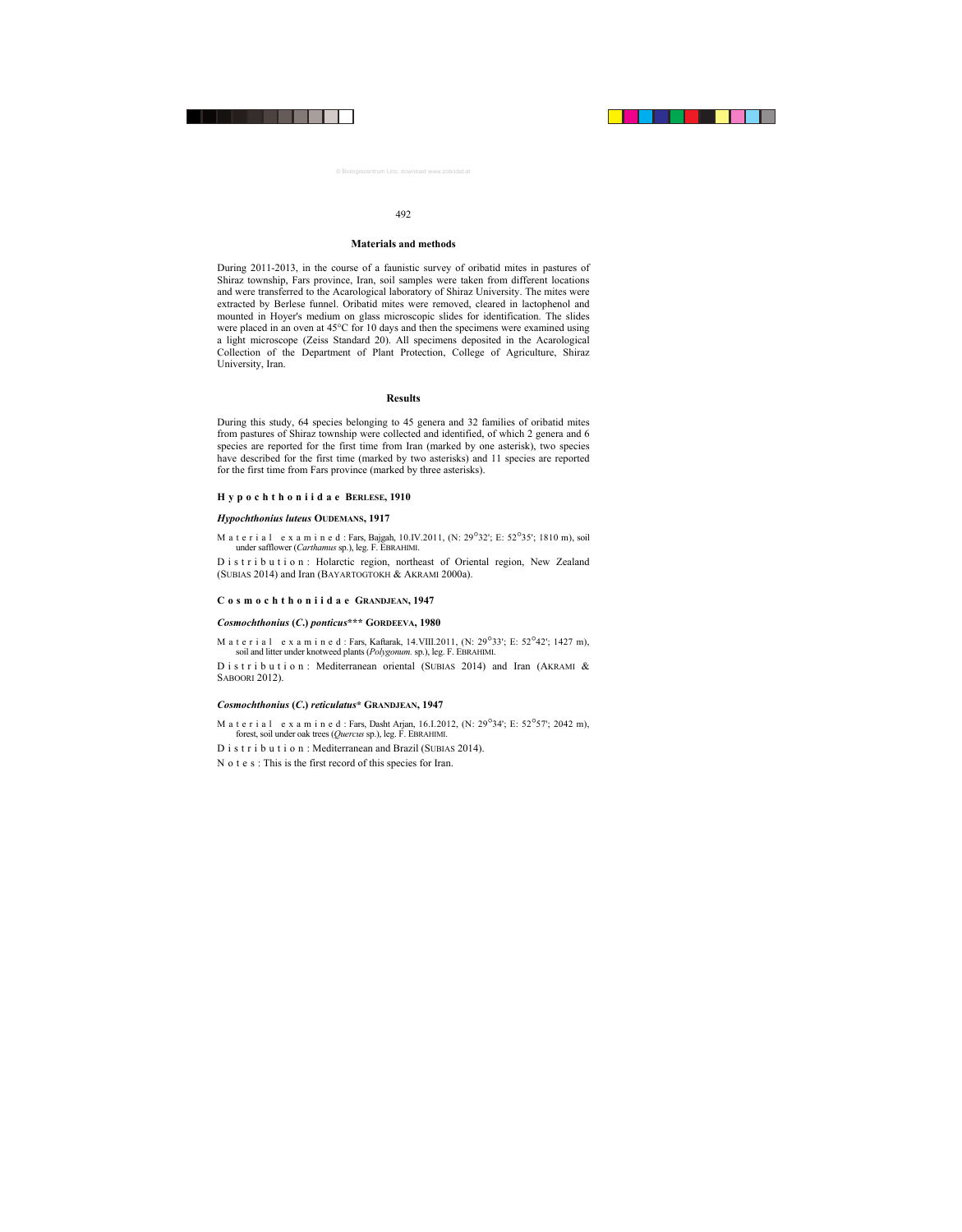#### **Haplochthoniidae HAMMEN, 1959**

## *Haplochthonius* **(***H***.)** *chamela* **MAHUNKA & MEJIA-RECAMIER, 1998**

M a t e r i a l e x a m i n e d : Fars, Dasht Arjan, 16.I.2012, (N:  $29^{\circ}34'$ ; E:  $52^{\circ}57'$ ; 2042 m), soil under safflower, leg. F. EBRAHIMI.

Distribution: Mexico (SUBIAS 2014); Iran (AKRAMI & BEHMANESH unpublished data).

## *Haplochthonius* **(***H***.)** *sanctaeluciae* **BERNINI, 1973**

M a t e r i a l e x a m i n e d : Fars, Sarvestan, 21.V.2011, (N: 29°24'; E: 52°47'; 1556 m), soil under alfaalfa (*Medicago sativa* L.), leg. F. EBRAHIMI.

D i s t r i b u t i o n : Southern Palaearctic region (Mediterranean and west central Asia), Senegal, Neotropical region (Galapagos and Chile) (SUBIAS 2014) and Iran (AKRAMI & SABOORI 2012).

## *Haplochthonius* **(***H***.)** *simplex* **(WILLMANN, 1930)**

M a t e r i a l e x a m i n e d : Fars, Shiraz, 21.V.2011, (N:  $29^{\circ}40'$ ; E:  $52^{\circ}29'$ ; 1601 m), soil under camel's thorn (*Alhagi camelorum* FISCH.), leg. F. EBRAHIMI.

D i s t r i b u t i o n : Semicosmopolitan: Holarctic, Ethiopian (Senegal and Congo) and Oriental regions (SUBIAS 2014); Iran (AKRAMI & SABOORI 2012).

## **Sphaerochthoniidae GRANDJEAN, 1947**

#### *Sphaerochthonius splendidus* **(BERLESE, 1904)**

M a t e r i a l e x a m i n e d : Fars, Kaftarak, 14. VIII. 2011, (N: 29°33'; E: 52°42'; 1427 m), soil and litter under knotweed plants, leg. F. EBRAHIMI.

D i s t r i b u t i o n : Pantropical, Neotropical and subtropical regions and Iran (SUBIAS 2014; BAYARTOGTOKH & AKRAMI, 2000a).

## **Epilohmanniidae OUDEMANS, 1923**

#### *Epilohmannia cylindrica cylindrica* **(BERLESE, 1904)**

M a t e r i a l e x a m i n e d : Fars, Shiraz, 17.IV.2011, (N: 29<sup>°</sup>40′; E: 52<sup>°</sup>29′; 1601 m), soil under alfalfa, leg. F. EBRAHIMI.

D i s t r i b u t i o n : Cosmopolitan (SUBIAS 2014); Iran (AKRAMI & SABOORI 2004).

#### **Lohmanniidae BERLESE, 1916**

#### *Heptacarus supertrichus***\* PIFFL, 1967**

M a t e r i a l e x a m i n e d : Fars, Ghalat, 10.VIII.2011, (N: 29°48'; E: 52°19'; 2072 m), soil under oriental plane trees (*Platanus orientalis* L.), leg. F. EBRAHIMI.

D i s t r i b u t i o n : Iraq and Mexico (SUBIAS 2014).

N o t e s : This is the first record of this species for Iran.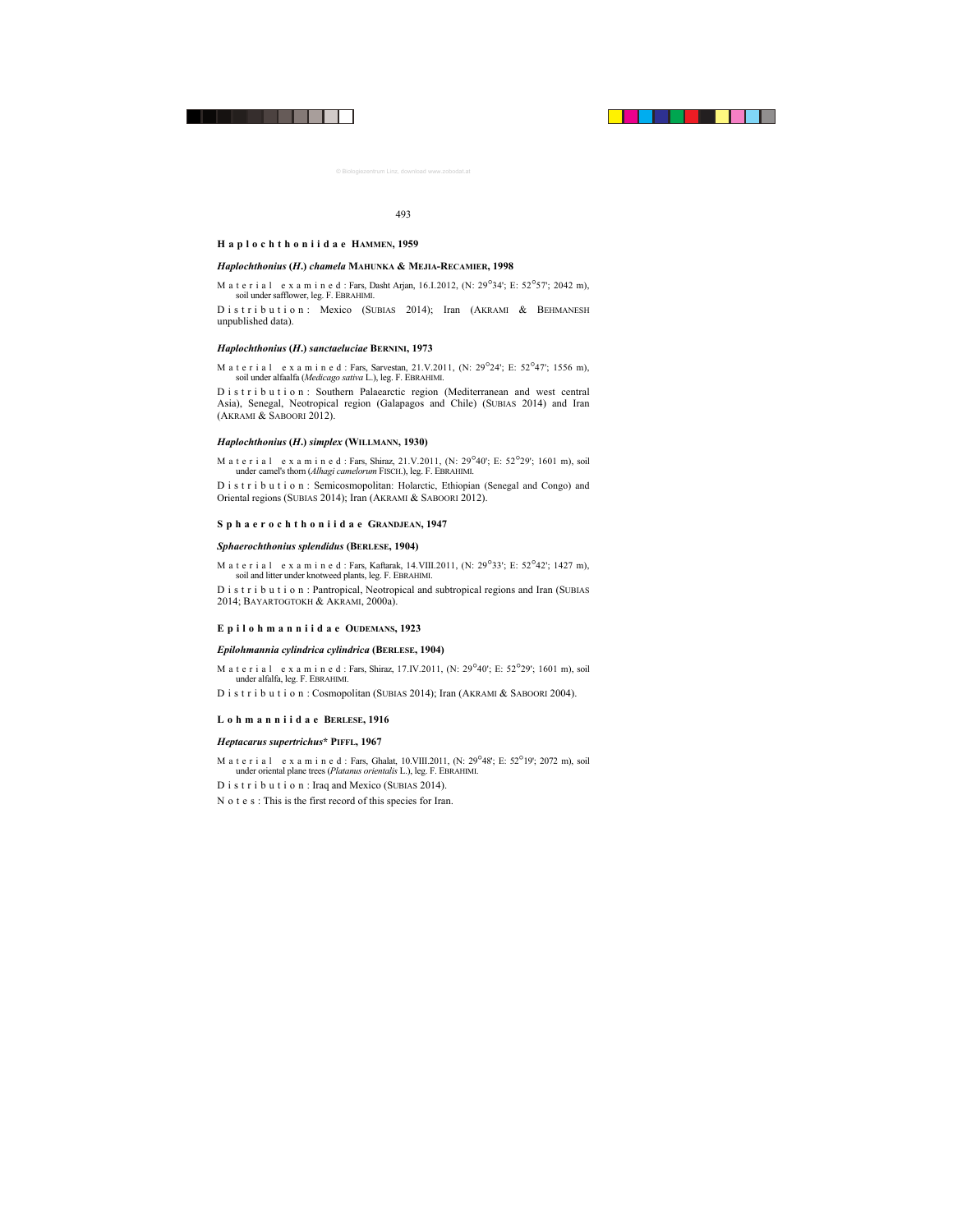#### *Papillacarus aciculatus* **(BERLESE, 1905)**

M a t e r i a l e x a m i n e d : Fars, Dasht Arian,  $16.1.2012$ , (N:  $29^{\circ}34$ '; E:  $52^{\circ}57$ '; 2042 m). soil under oak trees, leg. F. EBRAHIMI.

D i s t r i b u t i o n : West central Palaearctic region, Vietnam (SUBIAS 2014) and Iran (AKRAMI & SABOORI 2004).

## *Lohmannia paradoxa* **(HALLER 1884)=** *L. loebli* **MAHUNKA, 1974**

M a t e r i a l e x a m i n e d : Fars, Fathabad, 15.V.2011, (N:  $29^{\circ}17'$ ; E:  $52^{\circ}39'$ ; 1529 m), soil under alfalfa, leg. F. EBRAHIMI.

D i s t r i b u t i o n : Western Palaearctic region (SUBIAS 2014) and Iran (AKRAMI & SABOORI 2004).

#### **L o h m a n n i a sp.**

M a t e r i a l e x a m i n e d : Fars, Shiraz, 12.I.2012, (N:  $29^{\circ}40'$ ; E:  $52^{\circ}29'$ ; 1601 m), soil under plane- tree maple (*Acer pseudoplatanus* L.), leg. F. EBRAHIMI.

## *Thamnacarus***\*** *longisetosus***\* BULANOVA-ZACHVATKINA, 1987**

M a t e r i a l e x a m i n e d : Fars, Kaftarak, 22.VII.2010, (N: 29°30'; E: 52°50'; 1409 m), soil under oat plants (*Avena* sp.), leg. F. EBRAHIMI.

D i s t r i b u t i o n : Southern Palaearctic region (SUBIAS 2014).

N o t e s : This is the first record of this genus and species for Iran.

#### **Euphthiracaridae JACOT, 1930**

#### *Acrotritia ardua* **(KOCH, 1841)**

M a t e r i a l e x a m i n e d : Fars, Maharloo, 17.IV.2011, (N:  $29^{\circ}26'$ ; E:  $52^{\circ}43'$ ; 1479 m), soil under alfalfa, leg. F. EBRAHIMI.

D i s t r i b u t i o n : Cosmopolitan (SUBIAS 2014); Iran (BAYARTOGTOKH & AKRAMI 2000a).

## **Phthiracaridae PERTY, 1841**

## *Phthiracarus lentulus***\*\*\* (KOCH, 1841)**

M a t e r i a l e x a m i n e d : Fars, Bajgah, 19. VIII. 2011, (N: 29<sup>°</sup>32'; E: 52<sup>°</sup>25'; 1810 m), soil and litter under alfalfa, leg. F. EBRAHIMI.

D is t r i b u t i o n : Holarctic region, Angola (SUBIAS 2014) and Iran (BAYARTOGTOKH & AKRAMI 2000a).

#### *Phthiracarus furvus***\*\*\* NIEDBALA, 1983**

M a t e r i a l e x a m i n e d : Fars, Ghalat, 23.VII.2011, (N: 29<sup>°</sup>48′; E: 52<sup>°</sup>19′; 2072 m), soil under barley (*Hordeum* sp.), leg. F. EBRAHIMI.

D i s t r i b u t i o n : Eastern Mediterranean region (SUBIAS 2014) and Iran (AKRAMI  $\&$ SABOORI 2004).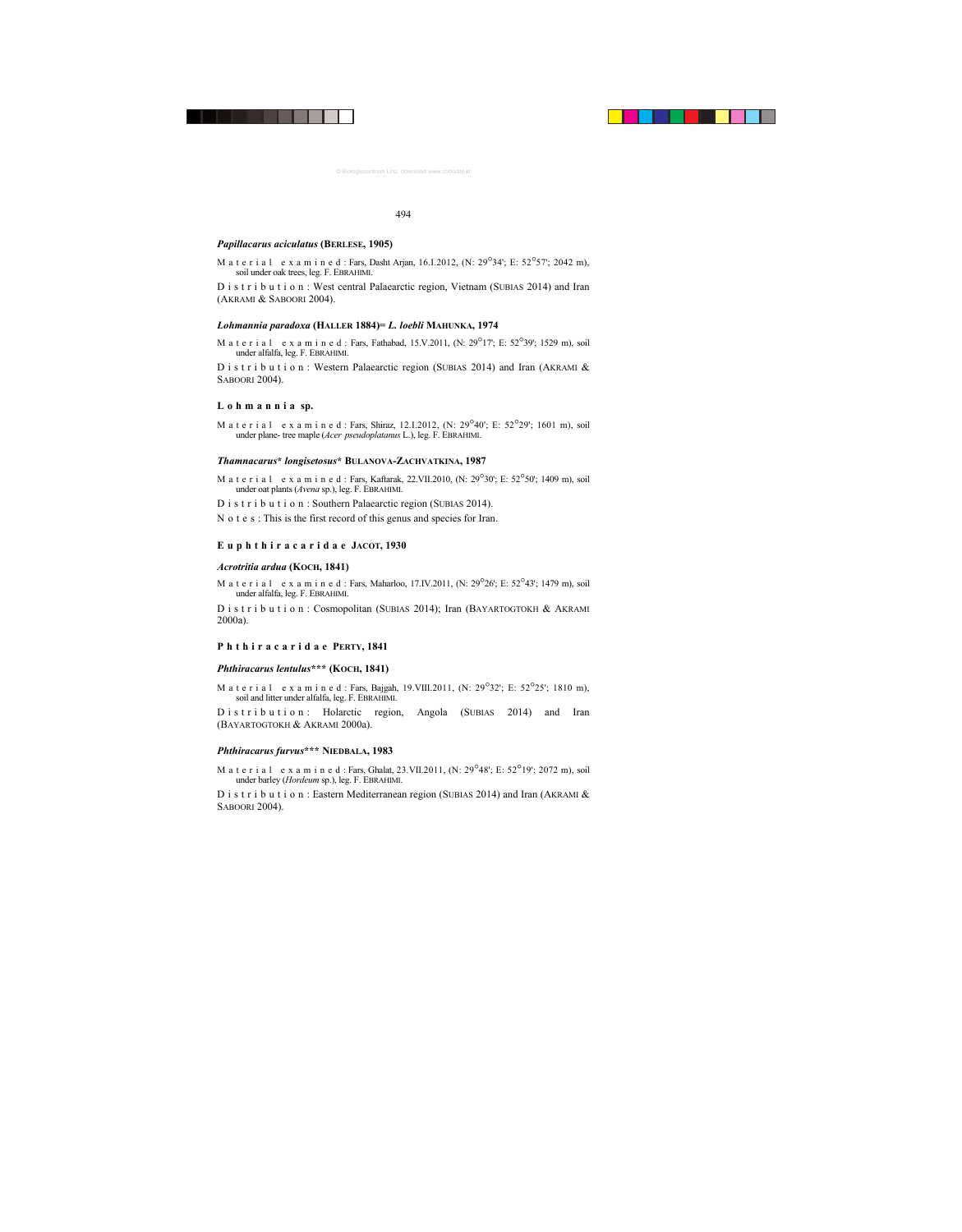#### **Malaconothridae BERLESE, 1916**

#### *Malaconothrus* **sp.**

M a t e r i a l e x a m i n e d : Fars, Ghalat, 10.II.2011, (N:  $29^{\circ}48'$ ; E:  $52^{\circ}19'$ ; 2072 m), soil and litter under oak trees, leg. F. EBRAHIMI.

## **Nothridae BERLESE, 1896**

## *Nothrus biciliatus* **KOCH, 1841**

M a t e r i a l e x a m i n e d : Fars, Shiraz, 25. VI. 2011, (N:  $29^{\circ}40'$ ; E:  $52^{\circ}29'$ ; 1601 m), soil and litter under knotweed plants, leg. F. EBRAHIMI.

D i s t r i b u t i o n : Germany, Netherlands, Sweden, Austria, Denmark, Hungary, Italy, Japan, Ireland (BALOGH & MAHUNKA 1983) and Iran (AKRAMI & SABOORI 2012).

## **Licnodamaeidae GRANDJEAN, 1954**

## *Licnodamaeus pulcherrimus* **(PAOLI, 1908)**

M a t e r i a l e x a m i n e d : Fars, Ghalat, 10.IV.2011, (N: 29°32'; E: 52°35'; 1810 m), soil under safflower, leg. F. EBRAHIMI.

D i s t r i b u t i o n : Palaearctic region (SUBIAS 2014); Iran (AKRAMI 2007).

## **Gymnodamaeidae GRANDJEAN, 1954**

## *Jacotella frondeus* **(KULIJEV, 1979)=** *Plesiodamaeus ornatus* **MAHUNKA, 1979**

M a t e r i a l e x a m i n e d : Fars, Bajgah, 14.V.2011, (N: 29°32'; E: 52°35'; 1810 m), soil under wild oat (*Avena fatua* L.), leg. F. EBRAHIMI.

D is t r i b u t i o n : Eastern Mediterranean (SUBIAS 2014) and Iran (AKRAMI  $\&$ SABOORI 2012).

## **Aleurodamaeidae PASCHOAL & JOHNSTON, 1985**

#### *Aleurodamaeus setosus* **(BERLESE, 1883)**

M a t e r i a l e x a m i n e d : Fars, Dasht Arjan, 25. VIII. 2011, (N: 29°34'; E: 52°57': 2042 m), soil under oak trees, leg. F. EBRAHIMI.

D i s t r i b u t i o n : Southern Palaearctic (SUBIAS 2014) and Iran (AKRAMI 2007).

## **Microzetidae GRANDJEAN, 1936**

## *Berlesezetes aegypticus* **(BAYOUMI, 1977)**

M a t e r i a l e x a m i n e d : Fars, Koohanjan, 27.IV.2012, (N:  $29^{\circ}18'$ : E:  $52^{\circ}53'$ : 1475 m). soil under bermuda grass (*Cynodon dactylon* (L.)), leg. F. EBRAHIMI.

D i s t r i b u t i o n : Egypt (SUBIAS 2014) and Iran (AKRAMI 2007).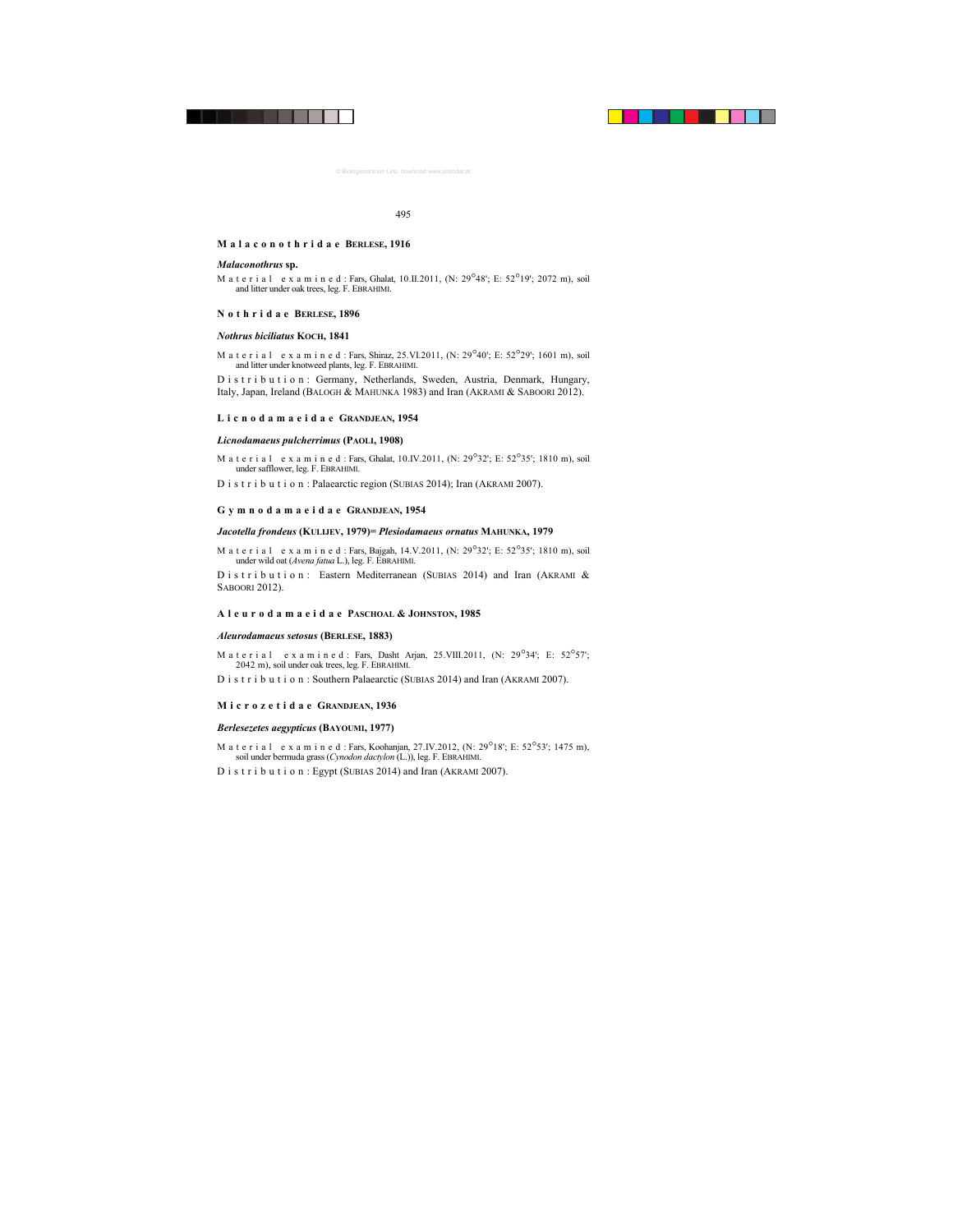#### **Damaeolidae GRANDJEAN, 1965**

#### *Fosseremus laciniatus* **(BERLESE, 1905)=** *F***.** *quadripertitus* **GRANDJEAN, 1965**

M a t e r i a l e x a m i n e d : Fars, Shiraz, 16.III.2012, (N: 29°40'; E: 52°29'; 1601 m), soil under Johnson grass (*Sorghum halepense* (L.)), leg. F. EBRAHIMI.

D i s t r i b u t i o n : Cosmopolitan (SUBIAS 2014); Iran (AKRAMI 2007).

## **Oppiidae SELLNICK, 1937**

## *Lasiobelba* **(***Antennoppia***)** *heterosa* **(WALLWORK, 1964)**

M a t e r i a l e x a m i n e d : Fars, Fathabad, 18.VIII.2011, (N: 29°17'; E: 52°39'; 1529 m), soil under alfalfa, leg. F. EBRAHIMI.

D i s t r i b u t i o n : Chad and Iran (SUBIAS 2014; AKRAMI & SUBIAS 2007).

## *Ramusella* **(***Ramusella***)** *sengbuschi* **s. str.\*\*\* HAMMER, 1968**

M a t e r i a l e x a m i n e d : Fars, Ghalat, 25. V.2011, (N: 29°48'; E: 52°19'; 2072 m), soil under oriental plane trees, leg. F. EBRAHIMI.

D i s t r i b u t i o n : Pantropical (except Ethiopian), subtropical (SUBIAS 2014) and Iran (AKRAMI & SUBIAS 2007).

## *Ramusella* **(***Insculptoppia***)** *insculpta* **(PAOLI, 1908)**

M a t e r i a l e x a m i n e d : Fars, Shiraz, 14.IV.2012, (N: 29<sup>°</sup>40'; E: 52<sup>°</sup>29'; 1601 m), soil under safflower, leg. F. EBRAHIMI.

D i s t r i b u t i o n : Palaearctic region, Vietnam (SUBIAS 2014); Iran (AKRAMI & SUBIAS 2007).

#### *Ramusella* **(***Insculptoppia***)** *farsi* **AKRAMI, SUBIAS & BEHMANESH, 2011**

- M a t e r i a l e x a m i n e d : Fars, Shiraz, 14.IV.2012, (N: 29°32'; E: 52°35'; 1810 m), soil under safflower, leg. F. EBRAHIMI.
- D i s t r i b u t i o n : Iran (AKRAMI et al. 2011).

#### *Ramusella* **(***Rectoppia***)** *damavandica* **AKRAMI & SUBIAS, 2008**

- M a t e r i a l e x a m i n e d : Fars, Dasht Arjan, 19.II.2012, (N: 29°34'; E: 52°57'; 2042 m), soil under oak trees, leg. F. EBRAHIMI.
- D i s t r i b u t i o n : Iran (AKRAMI & SUBIAS 2008).

#### *Discoppia* **(***Cylindroppia***)** *cylindrica* **(PEREZ-INIGO, 1965)**

M a t e r i a l e x a m i n e d : Fars, Dasht Arjan, 19. II.2012, (N:  $29^{\circ}34'$ ; E:  $52^{\circ}57'$ ; 2042 m), soil under oak trees, leg. F. EBRAHIMI.

D i s t r i b u t i o n : Southern Palaearctic, Oriental and Central America (SUBIAS 2014) and Iran (AKRAMI & SUBIAS 2007).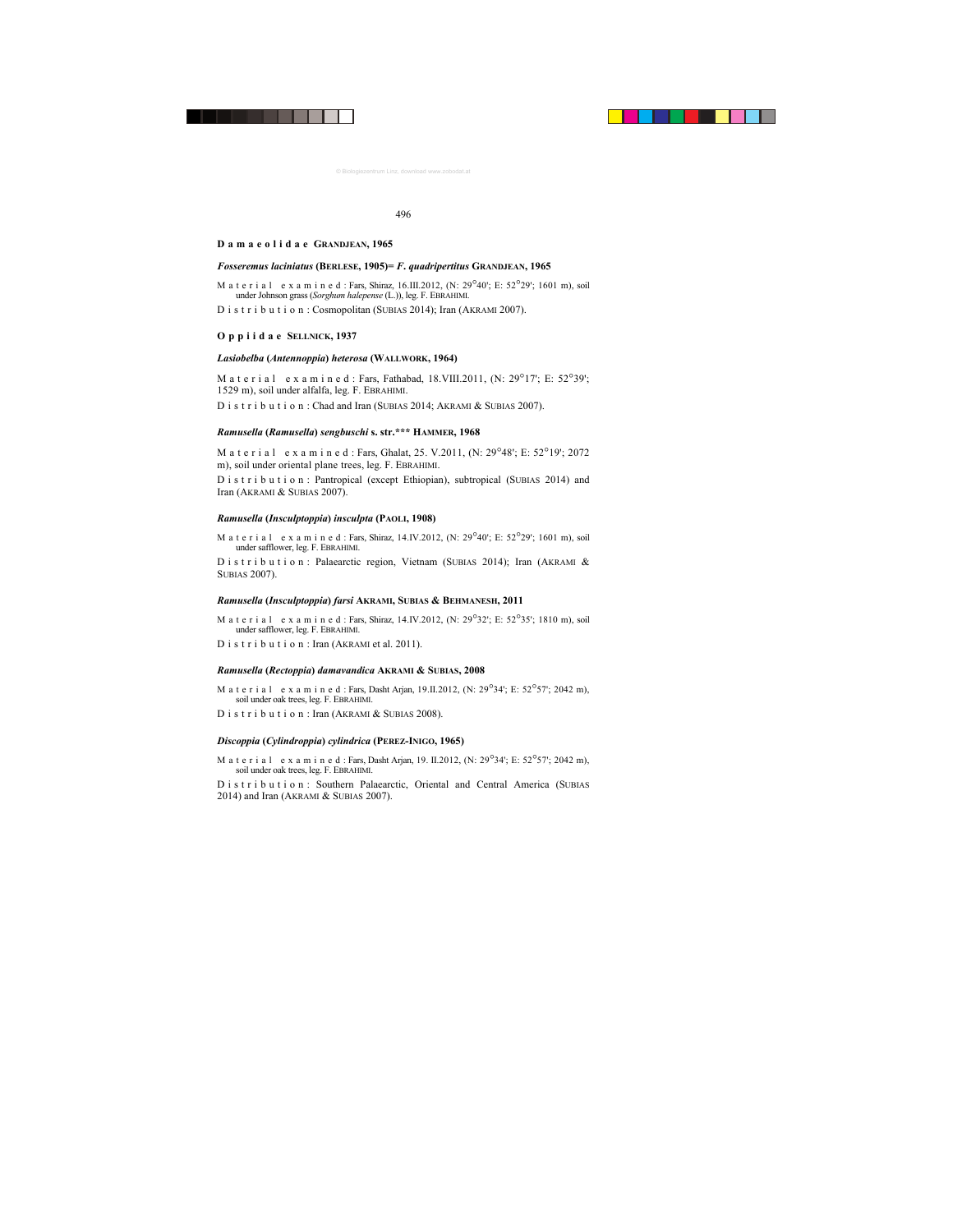#### *Rhinoppia obsoleta* **(PAOLI, 1908)**

M a t e r i a l e x a m i n e d : Fars, Shiraz,  $18.1V.2011$ ,  $(N: 29^{\circ}40'$ ; E:  $52^{\circ}29'$ ;  $1601$  m), soil under lamb's squarters goosefoot (*Chenopodium album* L.), leg. F. EBRAHIMI.

D i s t r i b u t i o n : Palaearctic region, Greenland, New Zealand, Hawaii (SUBIAS 2014); Iran (AKRAMI & SUBIAS 2007).

#### **Carabodidae KOCH, 1837**

#### *Austrocarabodes* **sp.**

M a t e r i a l e x a m i n e d : Fars, Dasht Arjan, 16.VII.2011, (N: 29°34'; E: 52°57'; 2042 m), soil under oak trees, leg. F. EBRAHIMI.

## **Tectocepheidae GRANDJEAN, 1954**

#### *Tectocepheus minor* **BERLESE, 1903**

M a t e r i a l e x a m i n e d : Fars, Dasht Arjan, 16.VII.2011, (N: 29°34'; E: 52°57'; 2042 m), soil under oak trees, leg. F. EBRAHIMI.

D i s t r i b u t i o n : Semicosmopolitan (SUBIAS 2014); Iran (BAYARTOGTOKH & AKRAMI 2000a).

## *Tectocepheus velatus* **(MICHAEL, 1880)**

M a t e r i a l e x a m i n e d : Fars, Bajgah, 21.V.2012, (N: 29°32'; E: 52°35'; 1810 m), soil under safflower, leg. F. EBRAHIMI.

D i s t r i b u t i o n : Cosmopolitan (SUBIAS 2014); Iran (BAYARTOGTOKH & AKRAMI 2000a).

#### **Damaeidae BERLESE, 1896**

#### *Belba* **sp***.*

M a t e r i a l e x a m i n e d : Fars, Shiraz, 2.IV.2012, (N:  $29^{\circ}40'$ ; E:  $52^{\circ}29'$ ; 1601 m), soil under field bindweed (*Convolvolus arvensis* L.), leg. F. EBRAHIMI.

#### **Passalozetidae GRANDJEAN, 1954**

## *Passalozetes* **(***P***.)** *africanus* **GRANDJEAN, 1932**

M a t e r i a l e x a m i n e d : Fars, Shiraz, 14.V.2011, (N:  $29^{\circ}40'$ ; E:  $52^{\circ}29'$ ; 1601 m), soil under bermuda grass, leg. F. EBRAHIMI.

D i s t r i b u t i o n : South central Palaearctic region, Guinea (SUBIAS 2014) and Iran (BAYARTOGTOKH & AKRAMI 2000a).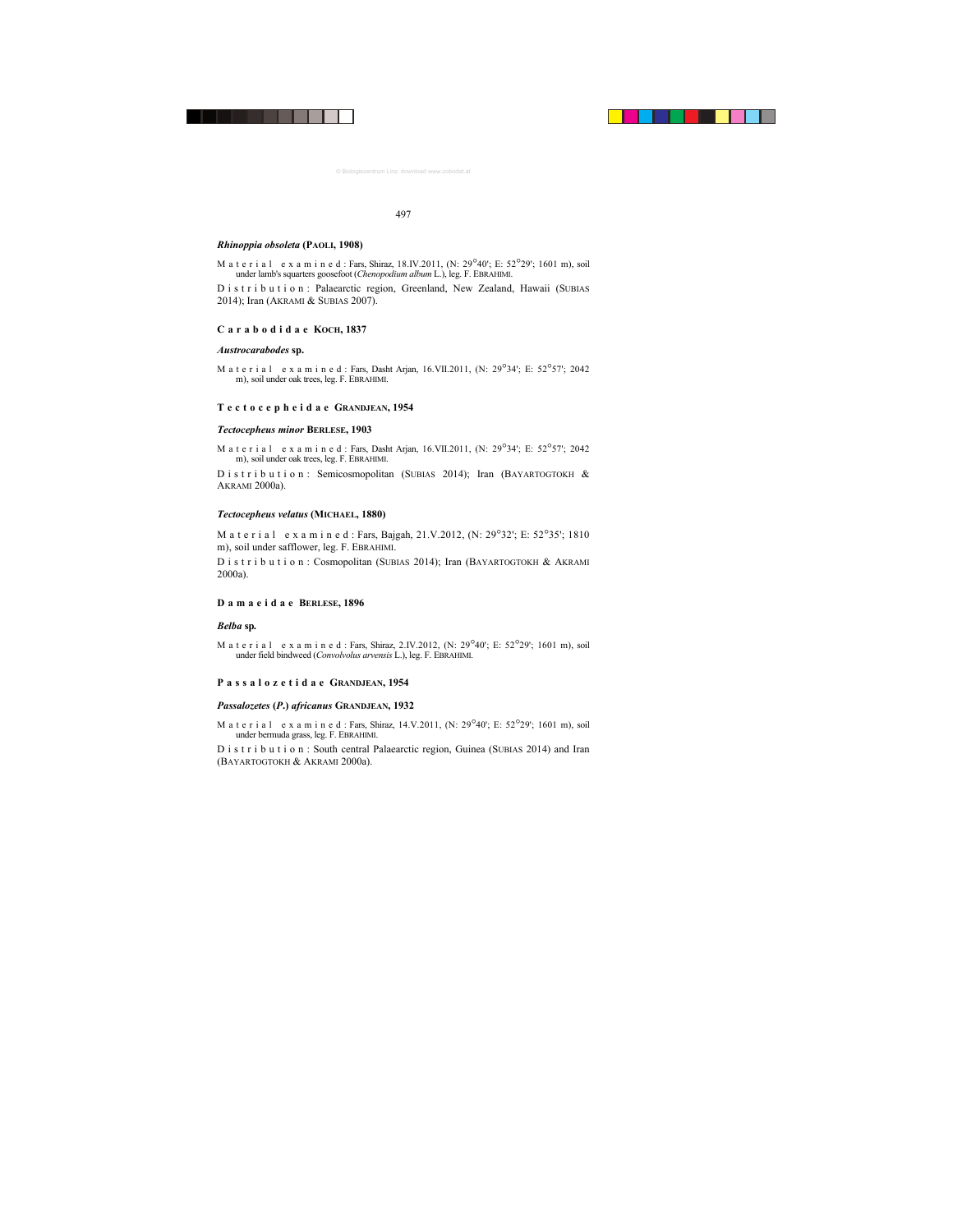## **Scutoverticidae GRANDJEAN, 1954**

#### *Scutovertex perforatus*\* **SITNIKOVA, 1975**

- M a t e r i a l e x a m i n e d : Fars, Dasht Arjan, 17.IV.2012, (N:  $29^{\circ}39$ '; E:  $52^{\circ}59'$ ; 2042 m), soil under safflower, leg. F. EBRAHIMI.
- D i s t r i b u t i o n : Western Palaearctic region (SUBIAS 2014).
- N o t e s : This is the first record of this species for Iran.

## **Tegoribatidae GRANDJEAN, 1954**

## *Tectoribates ornatus*\*\*\* **(SCHUSTER, 1958)**

M a t e r i a l e x a m i n e d : Fars, Sarvestan, 8.VIII.2012, (N:  $29^{\circ}24'$ : E:  $52^{\circ}47'$ : 1623 m). soil under fig trees (*Ficus* sp.) and safflower, leg. F. EBRAHIMI.

D i s t r i b u t i o n : Palaearctic and Neotropical regions (SUBIAS 2014); Iran (AKRAMI & BASTAN unpublished data).

## **Achipteriidae THOR, 1929**

#### *Achipteria* **sp.**

M a t e r i a l e x a m i n e d : Fars, Bajgah, 3.VII.2011, (N:  $29^{\circ}32$ !; E:  $52^{\circ}35$ !; 1810 m), soil under camel's thorn, leg. F. EBRAHIMI.

## **Ceratozetidae JACOT, 1925**

## *Ceratozetes* **(***C***.)** *macromediocris* **SHALDYBINA, 1970**

M a t e r i a l e x a m i n e d : Fars, Ghalat, 10.II.2013, (N: 29<sup>°48'</sup>; E: 52<sup>°19'</sup>; 2072 m), soil under barley, leg. F. EBRAHIMI.

D is t r i b u t i o n : Eastern Europe (SUBIAS 2014) and Iran (AKRAMI & SABOORI 2012).

## **Punctoribatidae THOR, 1937**

#### *Punctoribates* **(***P***.)** *liber* **PAVLITCHENKO, 1991**

M a t e r i a l e x a m i n e d : Fars, Koohanjan, 1.V.2012, (N: 29<sup>°</sup>18'; E: 52<sup>°</sup>53'; 1475 m), soil under bermuda grass, leg. F. EBRAHIMI.

D i s t r i b u t i o n : Mediterranean region and Iran (SUBIAS 2014).

## **Zetomotrichidae GRANDJEAN, 1934**

#### *Zetomotrichus persicus* **AKRAMI & BEHMANESH, 2013**

M a t e r i a l e x a m i n e d : Fars, Dasht Arjan, 19.II.2012, (N:  $29^{\circ}34'$ : E:  $52^{\circ}57'$ : 2042 m), soil under oak trees, leg. F. EBRAHIMI.

D i s t r i b u t i o n : Iran (AKRAMI & BEHMANESH 2013a).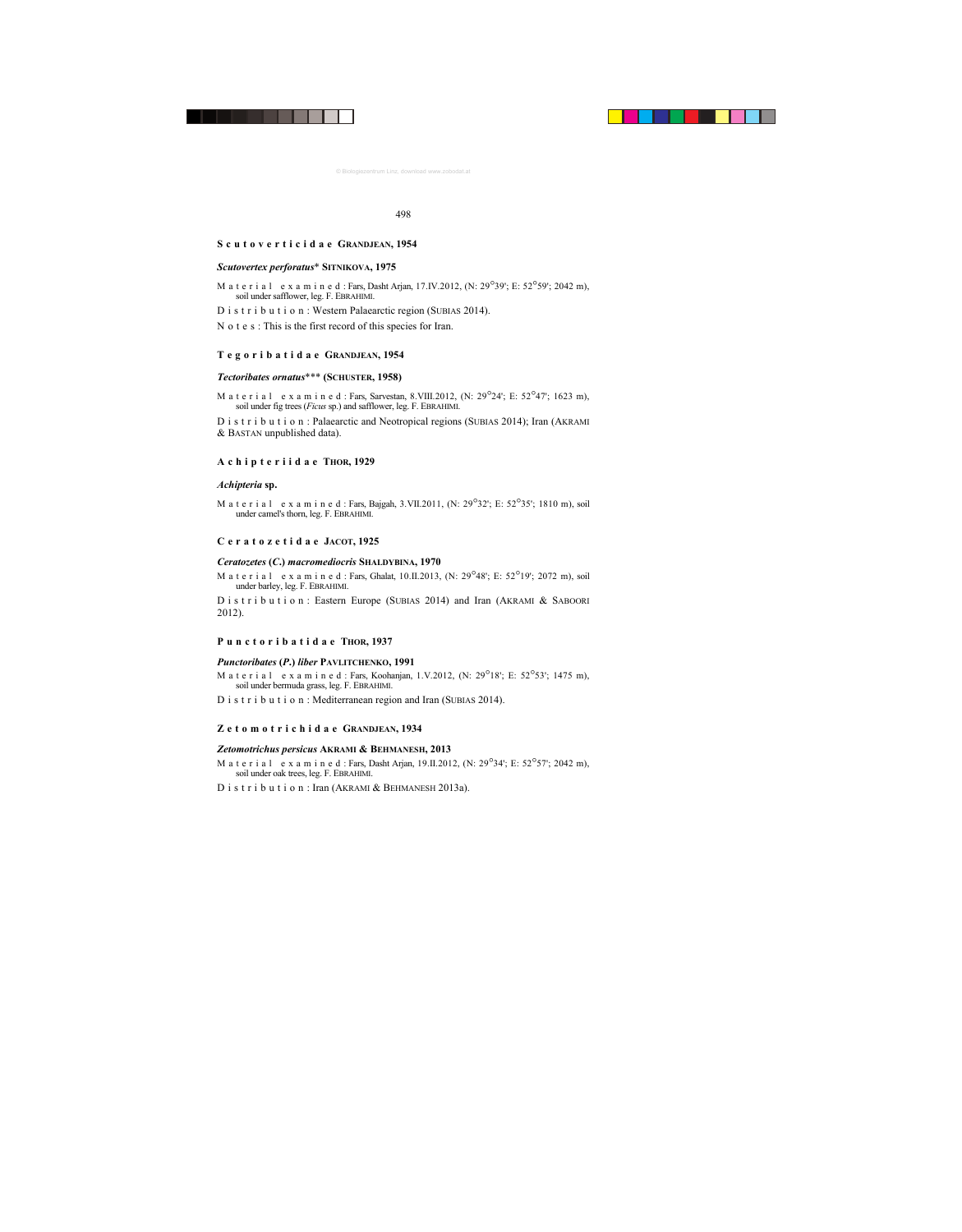## *Zetomotrichus lacrimans***\*\*\* GRANDJEAN, 1934**

M a t e r i a l e x a m i n e d : Fars, Dasht Arjan, 17.IV.2012, (N:  $29^{\circ}39'$ ; E:  $52^{\circ}59'$ ; 2042 m), soil under safflower, leg. F. EBRAHIMI.

D i s t r i b u t i o n : Mediterranean, Ethiopian, Philippines (SUBIAS 2014) and Iran (AKRAMI & BASTAN 2012).

## *Ghilarovus***\*** *hispanicus***\* SUBIAS & PEREZ-INIGO, 1977**

M a t e r i a l e x a m i n e d : Fars, Shiraz, 3.II.2011, (N:  $29^{\circ}40'$ : E:  $52^{\circ}29'$ : 1601 m), soil under hairy crab grass (*Digitaria sanguinalis* (L.)), leg. F. EBRAHIMI.

D i s t r i b u t i o n : Western Mediterranean (SUBIAS 2014).

**Note**s: This is the first record of this genus and species for Iran.

## **Oribatulidae THOR, 1929**

## *Oribatula* **(***Oribatula***)** *pallida* **BANKS, 1906**

M a t e r i a l e x a m i n e d : Fars, Dasht Arjan, 19.II.2012, (N: 29°34'; E: 52°57'; 2042 m), soil under oak trees, leg. F. EBRAHIMI.

D i s t r i b u t i o n : Holarctic region, India (SUBIAS 2014); Iran (AKRAMI et al. 2008).

## *Oribatula* **(O.)** *tibialis* **(NICOLET, 1855)**

M a t e r i a l e x a m i n e d : Fars, Fathabad, 19. VII. 2012, (N:  $29^{\circ}17'$ ; E:  $52^{\circ}39'$ ; 1529 m), soil under alfalfa, leg. F. EBRAHIMI.

D i s t r i b u t i o n : Holarctic region, India (SUBIAS 2014); Iran (AKRAMI et al. 2008).

## *Oribatula* **(***Zygoribatula***)** *connexa* **BERLESE, 1904**

M a t e r i a l e x a m i n e d : Fars, Ghalat, 4.IV.2011, (N:  $29^{\circ}48'$ ; E:  $52^{\circ}19'$ ; 2072 m), soil under wild oat, leg. F. EBRAHIMI.

D i s t r i b u t i o n : Subtropical region (SUBIAS 2014) and Iran (BAYARTOGTOKH  $\&$ AKRAMI 2000b).

## *Oribatula* **(***Z***.)** *undulata* **BERLESE, 1916**

M a t e r i a l e x a m i n e d : Fars, Ghalat, 4.IV.2011, (N:  $29^{\circ}48'$ ; E:  $52^{\circ}19'$ ; 2072 m), soil under wild oat, leg. F. EBRAHIMI.

D i s t r i b u t i o n : Pantropical and subtropical regions (SUBIAS 2014) and Iran (AKRAMI & SABOORI 2012).

## *Oribatula* **(***Z.***) sp***.* **nr.** *skrjabini* **(BULANOVA-ZACHVATKINA, 1967)**

M a t e r i a l e x a m i n e d : Fars, Kaftarak, 7.I.2011, (N: 29°33'; E: 52°43'; 1426 m), soil under cypress grass (*Cyperus* sp.), leg. F. EBRAHIMI.

D i s t r i b u t i o n : *Oribatula* (*Z.*) *skrjabini* is distributed in southern Palaearctic region (SUBIAS 2014).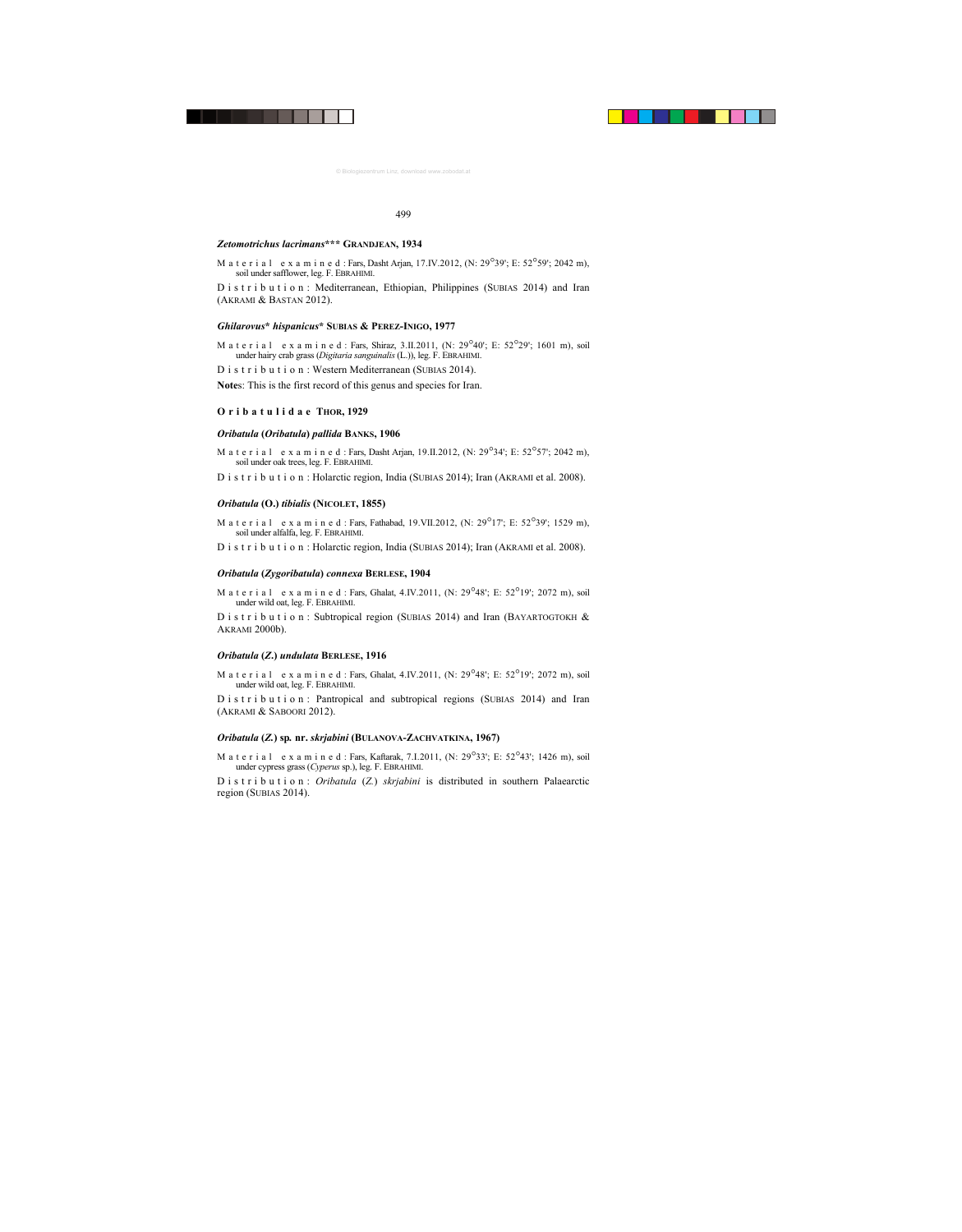## **Scheloribatidae GRANDJEAN, 1933**

#### *Scheloribates fimbriatus* **THOR, 1930**

M a t e r i a l e x a m i n e d : Fars, Bajgah, 4.VII.2011, (N:  $29^{\circ}32'$ ; E:  $52^{\circ}35'$ ; 1810 m), soil under alfalfa, leg. F. EBRAHIMI.

D i s t r i b u t i o n : Cosmopolitan (SUBIAS 2014); Iran (BAYARTOGTOKH & AKRAMI 2000b).

#### *Scheloribates praeincisus***\*\*\* (BERLESE, 1910)**

M a t e r i a l e x a m i n e d : Fars, Sarvestan,  $14$ , II.2011, (N: 29<sup>°</sup>24′; E: 52<sup>°</sup>47′; 1556 m), soil under oak trees, leg. F. EBRAHIMI.

D i s t r i b u t i o n : Pantropical and subtropical regions (SUBIAS 2014) and Iran (BAYARTOGTOKH & AKRAMI 2000b).

## **P r o t o r i b a t i d a e J. & P. BALOGH, 1984**

## *Protoribates* **(***P***.)** *paracapucinus* **(MAHUNKA, 1988)**

M a t e r i a l e x a m i n e d : Fars, Maharloo, 18, VI.2011, (N; 29 $^{\circ}$ 20'; E: 52 $^{\circ}$ 48'; 1551 m), soil under safflower, leg. F. EBRAHIMI.

D istribution: Oriental region, Congo, Ecuador and Iran (SUBIAS 2014; BAYARTOGTOKH & AKRAMI 2000b).

## *Protoribates* **(***Triaunguis***)** *bipilis***\*\*\* (HAMMER, 1972)**

M a t e r i a l e x a m i n e d : Fars, Shiraz, 9.V.2011, (N:  $29^{\circ}40'$ ; E:  $52^{\circ}29'$ ; 1601 m), soil under lamb's squarters goosefoot, leg. F. EBRAHIMI.

D i s t r i b u t i o n : Polynesia, Philippines (SUBIAS 2014) and Iran (AKRAMI  $\&$ SABOORI 2012).

## **Haplozetidae GRANDJEAN, 1936**

## *Baloghiella foveolata*\*\* **AKRAMI & EBRAHIMI, 2013**

- M a t e r i a l e x a m i n e d : Fars, Maharloo, 28. VIII. 2011, (N:  $29^{\circ}21'$ : E:  $52^{\circ}48'$ : 1491 m), soil under knotweed plants, leg. F. EBRAHIMI.
- D i s t r i b u t i o n : Iran (AKRAMI & EBRAHIMI 2013b).

## *Peloribates* **sp.**

M a t e r i a l e x a m i n e d : Fars, Dasht Arjan, 19.II.2012, (N: 29°34'; E: 52°57'; 2042 m), soil under oak trees, leg. F. EBRAHIMI.

## *Haplozetes fusifer* **(BERLESE, 1908)**

M a t e r i a l e x a m i n e d : Fars, Dasht Arjan, 4.VI.2011, (N:  $29^{\circ}34'$ : E:  $52^{\circ}57'$ : 2042 m), soil under camel's thorn, leg. F. EBRAHIMI.

D i s t r i b u t i o n : Mediterranean, India (SUBIAS 2014); Iran (AKRAMI & BEHMANESH 2013b).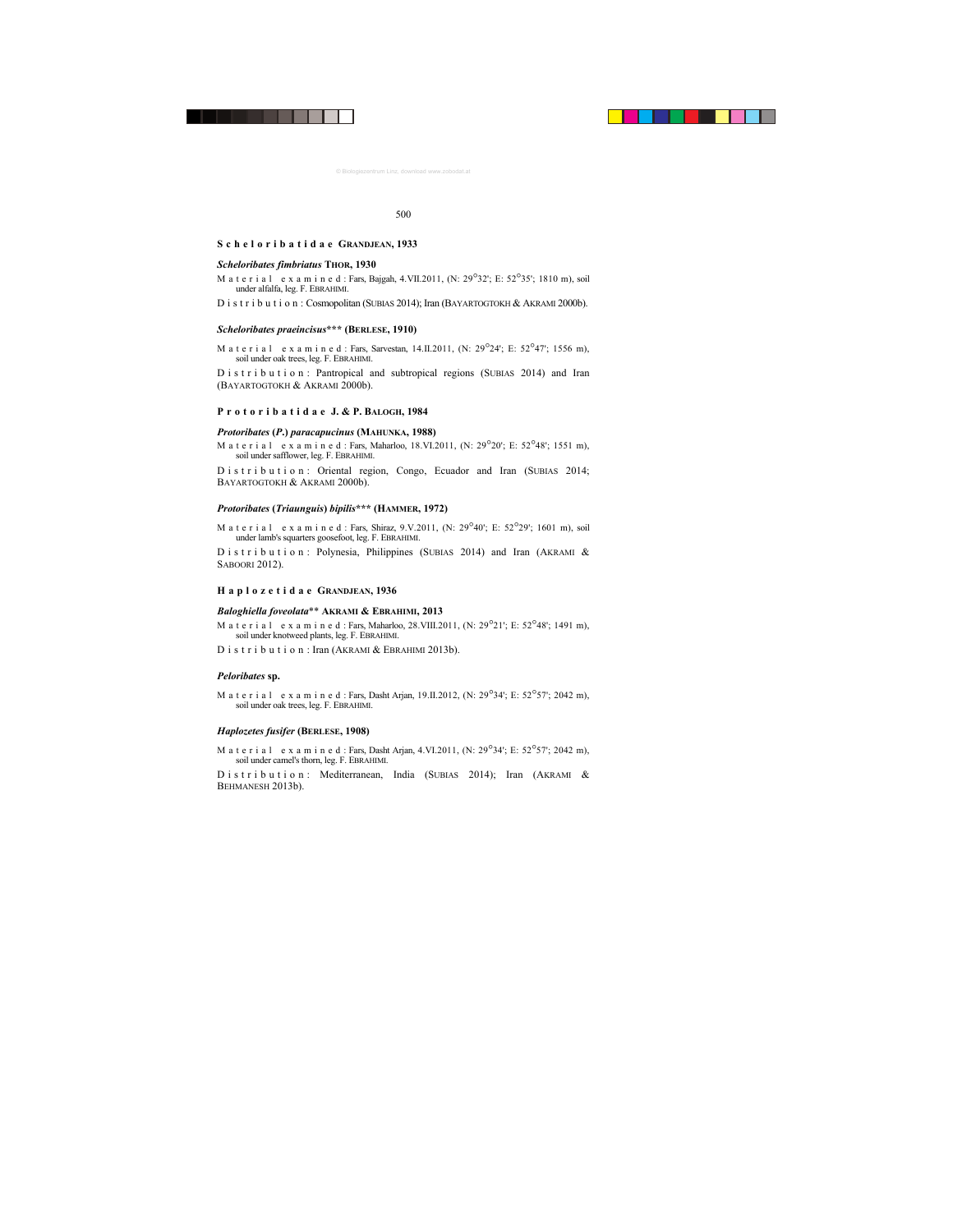## **Phenopelopidae PETRUNKEVITCH, 1955**

## *Eupelops* **sp.**

M a t e r i a l e x a m i n e d : Fars, Ghalat, 25.V.2011, (N:  $29^{\circ}48'$ ; E:  $52^{\circ}19'$ ; 2072 m), soil under oriental plane trees, leg. F. EBRAHIMI.

## **Galumnidae JACOT, 1925**

## *Galumna iranensis* **MAHUNKA & AKRAMI, 2001**

- M a t e r i a l e x a m i n e d : Fars, Poshtepar, 18.I.2011, (N: 29<sup>°</sup>19'; E: 52<sup>°</sup>50'; 1476 m), soil under field bindweed, leg. F. EBRAHIMI.
- D i s t r i b u t i o n : Iran (MAHUNKA & AKRAMI 2001).

#### *Galumna karajica* **MAHUNKA & AKRAMI, 2001**

- M a t e r i a l e x a m i n e d : Fars, Bidzard, 12.V.2012, (N: 29<sup>°</sup>17'; E: 52<sup>°</sup>39'; 1509 m), soil under safflower, leg. F. EBRAHIMI.
- D i s t r i b u t i o n : Iran (MAHUNKA & AKRAMI 2001).

## *Pilogalumna tenuiclava* **(BERLESE, 1908)=** *Allogalumna boevi* **KRIVOLUTSKAJA, 1952**

- M a t e r i a l e x a m i n e d : Fars, Shiraz, 18.IV.2011, (N: 29<sup>°</sup>40'; E: 52<sup>°</sup>29'; 1601 m), soil under lamb's squarters goosefoot, leg. F. EBRAHIMI.
- D i s t r i b u t i o n : Holarctic region (SUBIAS 2014); Iran (AKRAMI 2007).

## *Allogalumna dentirostrata***\*\*\* BAYARTOGTOKH & AKRAMI, 2014**

- M a t e r i a l e x a m i n e d : Fars, Dasht Arjan, 19.II.2012, (N:  $29^{\circ}34'$ : E:  $52^{\circ}57'$ : 2042 m), soil under oak trees, leg. F. EBRAHIMI.
- D i s t r i b u t i o n : Iran (BAYARTOGTOKH & AKRAMI 2014).

## *Allogalumna* **sp. nr.** *integer***\* (BERLESE, 1904)**

M a t e r i a l e x a m i n e d : Fars, Ghalat, 10.II.2013, (N:  $29^{\circ}48'$ ; E:  $52^{\circ}19'$ ; 2072 m), soil under barley, leg. F. EBRAHIMI.

D i s t r i b u t i o n : *Allogalumna integer* is distributed in south central Europe (SUBIAS 2014).

## *Acrogalumna lanceolata***\*\*\* BAYARTOGTOKH & AKRAMI, 2014**

- M a t e r i a l e x a m i n e d : Fars, Khanezenyan, 7.IV.2011, (N:  $29^{\circ}40'$ ; E:  $52^{\circ}10'$ ; 1953 m), soil under camel's thorn, leg. F. EBRAHIMI.
- D i s t r i b u t i o n : Iran (BAYARTOGTOKH & AKRAMI 2014).

## *Pergalumna microtuberculata***\*\*\* BAYARTOGTOKH & AKRAMI, 2014**

- M a t e r i a l e x a m i n e d : Fars, Shiraz, 14.IV.2012, (N:  $29^{\circ}40'$ ; E:  $52^{\circ}29'$ ; 1601 m), soil under safflower, leg. F. EBRAHIMI.
- D i s t r i b u t i o n · Iran (BAYARTOGTOKH & AKRAMI 2014).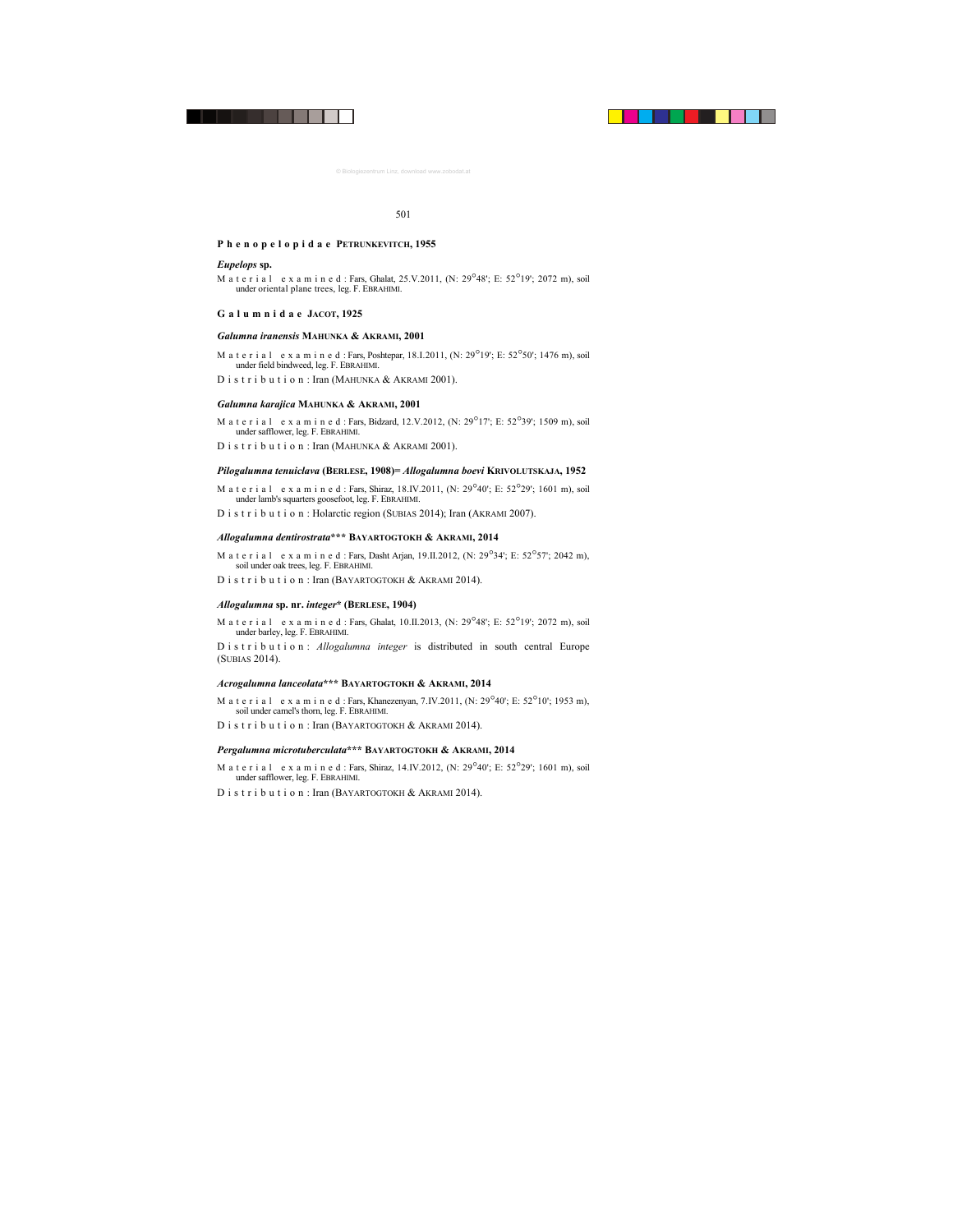## *Pergalumna persica***\*\* AKRAMI & EBRAHIMI, 2013**

- M a t e r i a l e x a m i n e d : Fars, Sarvestan,  $14$ .IV.2011, (N: 29<sup>°</sup>18'; E: 52<sup>°</sup>47'; 1623 m), soil under safflower, leg. F. EBRAHIMI.
- D i s t r i b u t i o n : Iran (AKRAMI & EBRAHIMI 2013a).

## **References**

- AKRAMI M.A. (2007): Introduction of twelve species of brachypyline oribatid mites (Acari: Oribatida: Brachypylina), new records for the fauna of Iran. — J. Agric. Sci. Technol. **9**: 77-86.
- AKRAMI M.A. (2008): A new species of Autognetidae GRANDJEAN, 1960 (Acari: Oribatida) from Iran. — J. Acarol. Soc. Jpn. **17**(1): 17-21.
- AKRAMI M.A. & S.R. BASTAN (2012): Report of the second genus and species of oribatid mites of the family Zetomotrichidae (Acari, Oribatida) from Iran.  $\overline{-1}$  J. Entomol. Soc. Iran **32**(2): 131-132. (In Persian, with English abstract)
- AKRAMI M.A. & M. BEHMANESH (2013a): A new species of the family Zetomotrichidae (Acari: Oribatida) from Iran. — Persian J. Acarol. **2**(1): 1-7.
- AKRAMI M.A. & M. BEHMANESH (2013b) Complementary data on *Haplozetes fusifer* (BERLESE, 1908) (Acari, Oribatida, Haplozetidae) collected from Iran. — Graellsia **69**(2): 147-152.
- AKRAMI M.A. & L. COETZEE (2007): *Mabulatrichus iranicus* (Acari: Oribatida: Zetomotrichidae): a new species from Iran. **—** Syst. Appl. Acarol. **12**: 245-252.
- AKRAMI M.A. & F. EBRAHIMI (2013a): A new species of the genus *Pergalumna* from Iran (Acari: Oribatida). — Zool. Middle East **59**(2): 168-172.
- AKRAMI M.A. & F. EBRAHIMI (2013b): A new species of the genus *Baloghiella* BULANOVA-ZACHVATKINA, 1966 (Oribatida: Haplozetidae) from Iran. — Syst. Appl. Acarol. **18**(4): 396- 400.
- AKRAMI M.A. & A. SABOORI (2001): Introduction of three families on oribatid mites, new records to the Acari fauna of Iran. — Iranian J. Agric. Sci. **32**: 807-813. (In Persian, with English abstract)
- AKRAMI M.A. & A. SABOORI (2004): Report of thirteen species of macropyline oribatid mites (Acari: Oribatida), new to the fauna of Iran. — Iran Agric. Res. **23**(1): 111-117.
- AKRAMI M.A. & A. SABOORI (2012). Acari of Iran (Vol. 2): Oribatid mites. University of Tehran Press, 281 pp. (In Persian)
- AKRAMI M.A.; SABOORI A. & A. ESLAMI (2007): Observations on oribatid mites (Acari: Oribatida) serving as intermediate host of *Moniezia expansa* (Cestoda: Anoplocephalidae) in Iran. — Internat. J. Acarol. **33**(4): 365-369.
- AKRAMI M.A., SABOORI A., KAMALI K. & A. KHARRAZI-PAKDEL (2008): Twenty six new records of oribatid mites (Acari: Oribatida) for Iran fauna. — J. Entomol. Soc. Iran **28**(2): 1-25. (In Persian, with English abstract)
- AKRAMI M.A. & L.S. SUBIAS (2007): Oppiid mites (Acari: Oribatida: Oppiidae) from Mazandaran province, with a description of *Medioppia bipectinata* sp. n. — Syst. Appl. Acarol. **12**: 237- 243.
- AKRAMI M.A. & L.S. SUBIAS (2008): Two new species of the subfamily Multioppiinae BALOGH, 1983 (Acari: Oribatida: Oppiidae) from Iran. — J. Acarol. Soc. Jpn. **17**(2): 93- 99.
- AKRAMI M.A. & L.S. SUBIAS (2009): A new species of the family Quadroppiidae and a new subspecies of the family Oppiidae (Acari, Oribatida) from Iran. — J. Acarol. Soc. Jpn. **18**   $(2): 65-71.$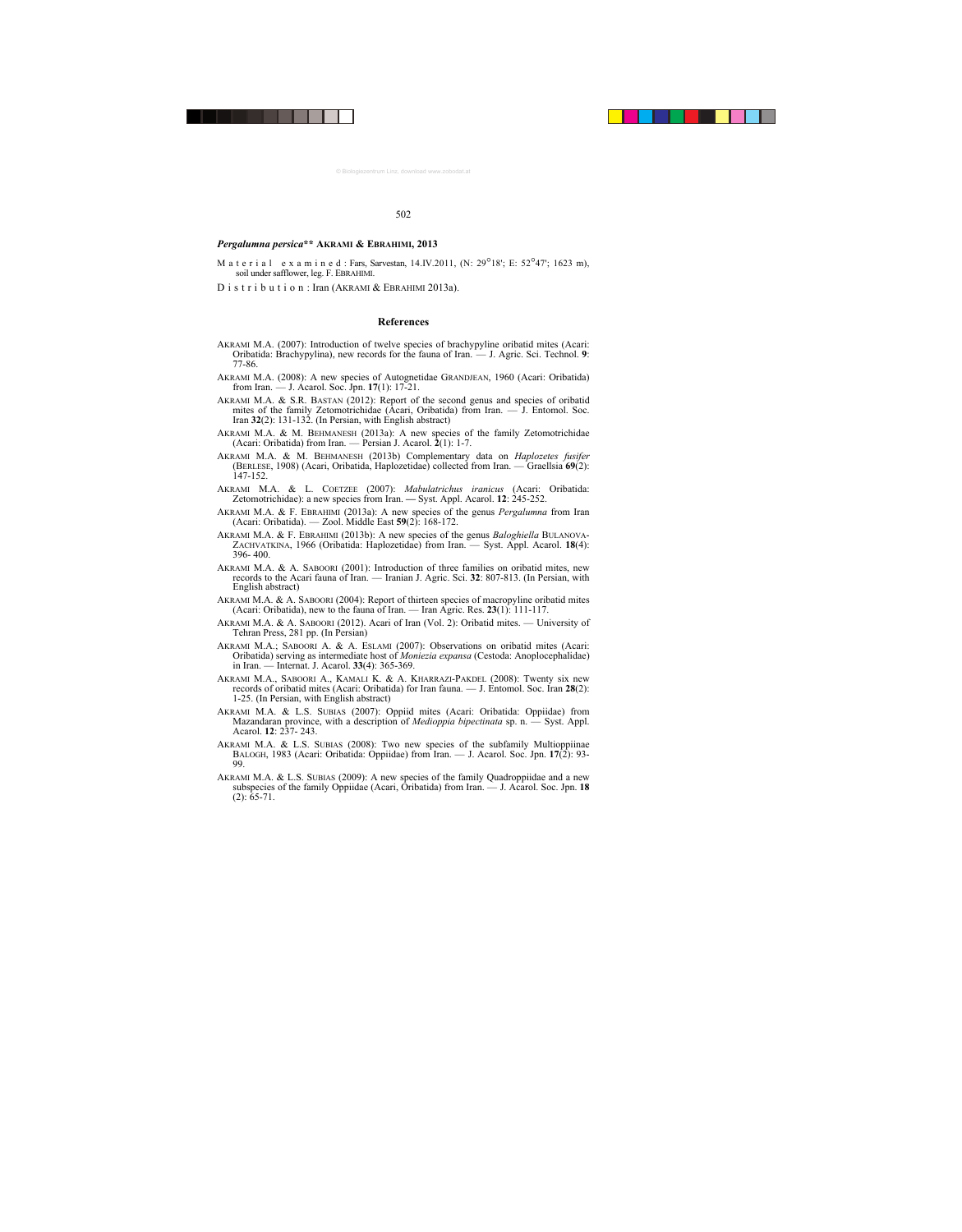- AKRAMI M.A., SUBIAS L.S. & M. BEHMANESH (2011): A new species of *Ramusella* Hammer, 1962 (Acari, Oppiidae), from Fars province, Iran. — Graellsia **67** (2): 199-203.
- AKRAMI M.A., SUBIAS L.S. & A. SABOORI (2009) *Serratoppia iranica* (Acari: Oppiidae), a new species of oribatid mite from Iran. — Syst. Appl. Acarol. **14**: 171-176.
- BALOGH J. & S. MAHUNKA (1983): Primitive oribatids of the Palaearctic Region. Elsevier, New York, 372 pp.
- BAYARTOGTOKH B. & M.A. AKRAMI (2000a): Oribatid mites (Acari: Oribatida) from Iran, with descriptions of two new species. —  $\vec{J}$ . Acarol. Soc. Jpn. **9** (2): 129-145.
- BAYARTOGTOKH B. & M.A. AKRAMI (2000b): Poronotic oribatid mites (Acari: Oribatida: Poronota) from Iran. — J. Acarol. Soc. Jpn. **9** (2): 159-172.
- BAYARTOGTOKH B. & M.A. AKRAMI (2014): The soil mite family Galumnidae of Iran (Acari: Oribatida). — J. Nat. Hist. **48** (15-16): 881-917.
- HADDAD IRANI-NEJAD K., KAMALI K. & H. MALEKI MILANI (2000): Some pycnonotic brachypyline oribatid mites of cotton fields in Moghan plain. — Iranian J. Agric. Sci. **31**: 737-751. (In Persian, with English abstract)
- HADDAD IRANI-NEJAD K., KAMALI K. & H. MALEKI MILANI (2003): Poronotic brachypyline oribatid mite species of cotton fields in Moghan plain. — Appl. Entomol. Phytopathol. **69**: 17-47. (In Persian, with English abstract)
- MAHUNKA S. & M.A. AKRAMI (2001): Galumnatid mites from Iran (Acari: Oribatida). Ann. Hist. Nat. Mus. Natn. Hung. **93**: 231-237.
- NORTON R.A. & V.M. BEHAN-PELLETIER (2009): Chapter 15, Oribatida. In: KRANTZ G.W. & D.E. WALTER (Ed.): A Manual of Acarology, third edition. Lubbock: Texas Tech University Press: 421-564.
- PANDE Y.D. & P. BERTHET (1973): Studies on the food and feeding habits of soil Oribatei in a Black Pine Plantation. — Oecologia. **12**: 413-426.
- SCHATZ H. & V.M. BEHAN-PELLETIER (2008): Global diversity of oribatids (Oribatida: Acari: Arachnida). — Hydrobiologia **595**: 323-328.
- STUNKARD H.W. (1937): The life cycle of *Moniezia expansa*. Science **86**: 312.
- SUBIAS L.S. (2014): Listado sistemático, sinonímico y biogeográfico de los ácaros oribátidos (Acariformes: Oribatida) del mundo (excepto fósiles). Originally published in Graellsia, 60. (número extraordinario), 3-305.

Available from: http://escalera.bio.ucm.es/usuarios/bba/cont/docs/RO\_1.pdf

Authors' addresses: Forough EBRAHIMI & Mohammad Ali AKRAMI\* Department of Plant Protection, College of Agriculture, Shiraz University, Shiraz, Iran E-mails: ebrahimi59f@gmail.com akrami@shirazu.ac.ir \* Corresponding author